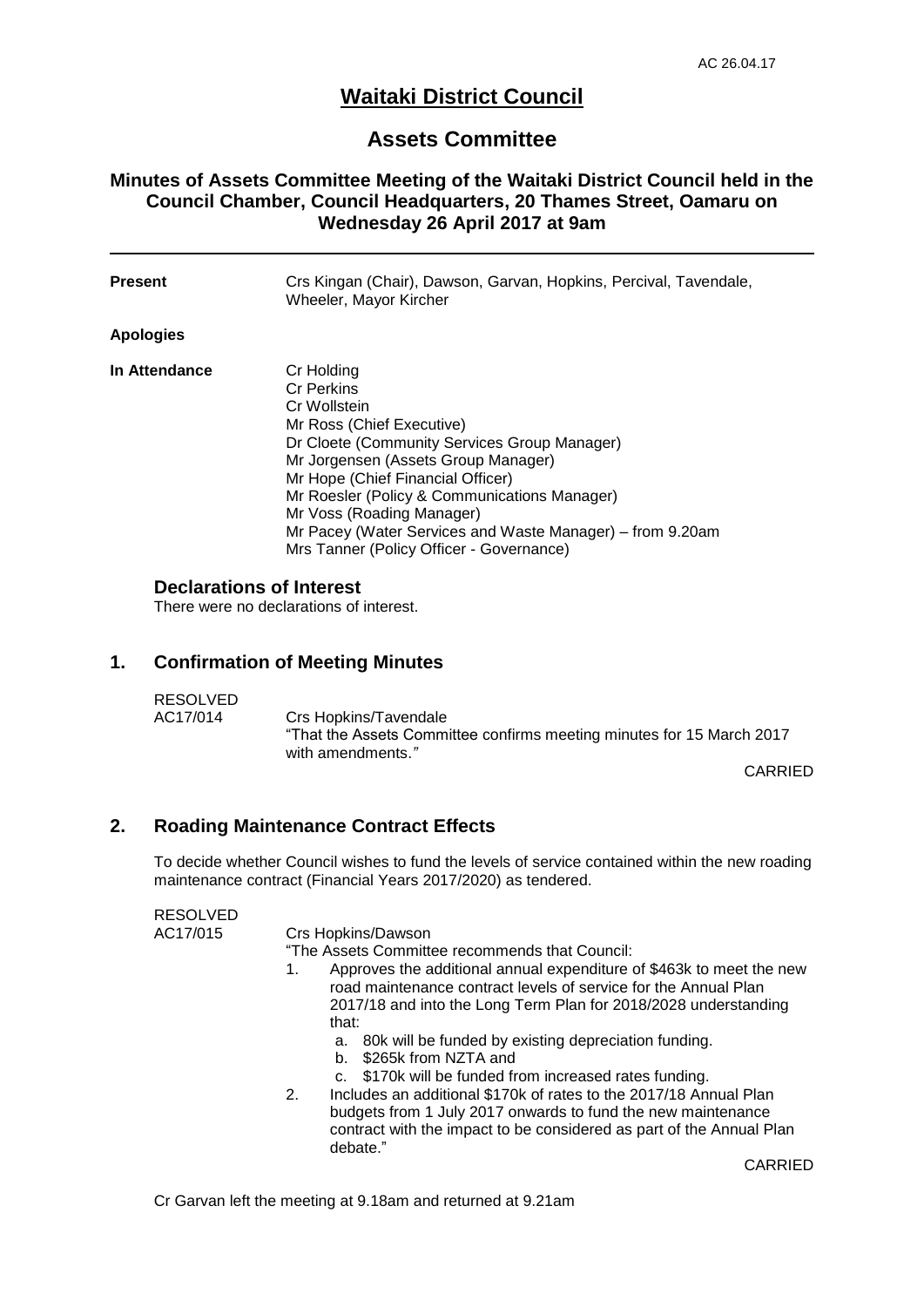## **3. Severn Street Wall Update**

The purpose of this memorandum is to present information on the causes of the failure of a portion of the Severn Street wall.

RESOLVED

AC17/016 Mayor Kircher/Cr Tavendale "The Assets Committee receives the information."

CARRIED

#### **4. Oamaru Creek Bridge Replacement**

It is proposed that the replacement structure to the recently deconstructed Oamaru Creek Bridge meets both the physical requirements for a cycle/pedestrian structure and provides an aesthetic addition to the waterfront area.

RESOLVED

AC17/017 Cr Tavendale/Mayor Kircher

"The Assets Committee recommends that Council:

- 1. Amend the budget for the construction of a timber bridge structure crossing the Oamaru Creek to \$112k, contingent upon NZTA coinvestment funding being approved.
- 2. Commit to including a project to link the bridge into the cycleway network between the Harbourside cycleway and Waitaki Boys High to the 2018/28 Long Term Plan with a budget of \$430k, including NZTA coinvestment.
- 3. Develop concepts for beautification of the bridge, consistent with the harbour area prior to tendering the works."

CARRIED

## **5. Road Stopping: Matheson and Golden Point Roads**

To stop and dispose of unformed roads in the Waitaki District so that Oceana Gold Limited operations may continue.

RESOLVED

AC17/018 Crs Dawson/Hopkins "The Assets Committee recommends that Council stops the unformed roads on Matheson and Golden Point Roads as described in the schedules and transfers the land to the adjoining owner Oceana Gold Limited."

CARRIED

## **6. Assets Group Activity Report**

The purpose of this memorandum is to inform the Assets Committee about the activities of the Assets Group.

Members of the Richie McCaw Statue Project Committee including Bob Watherston (Chair), John Sturgeon, Peter Ellis and Jocelyn McIlwraith attended the meeting to outline the Richie McCaw Statue Project planned for Kurow. The Committee are working through many issues at present eg sponsorship, funding and naming rights. When details are finalised they will be made public.

Meeting adjourned at 10.08am and reconvened at 11.00am.

RESOLVED AC17/019 Crs Hopkins/Dawson "That the Assets Committee receives the information."